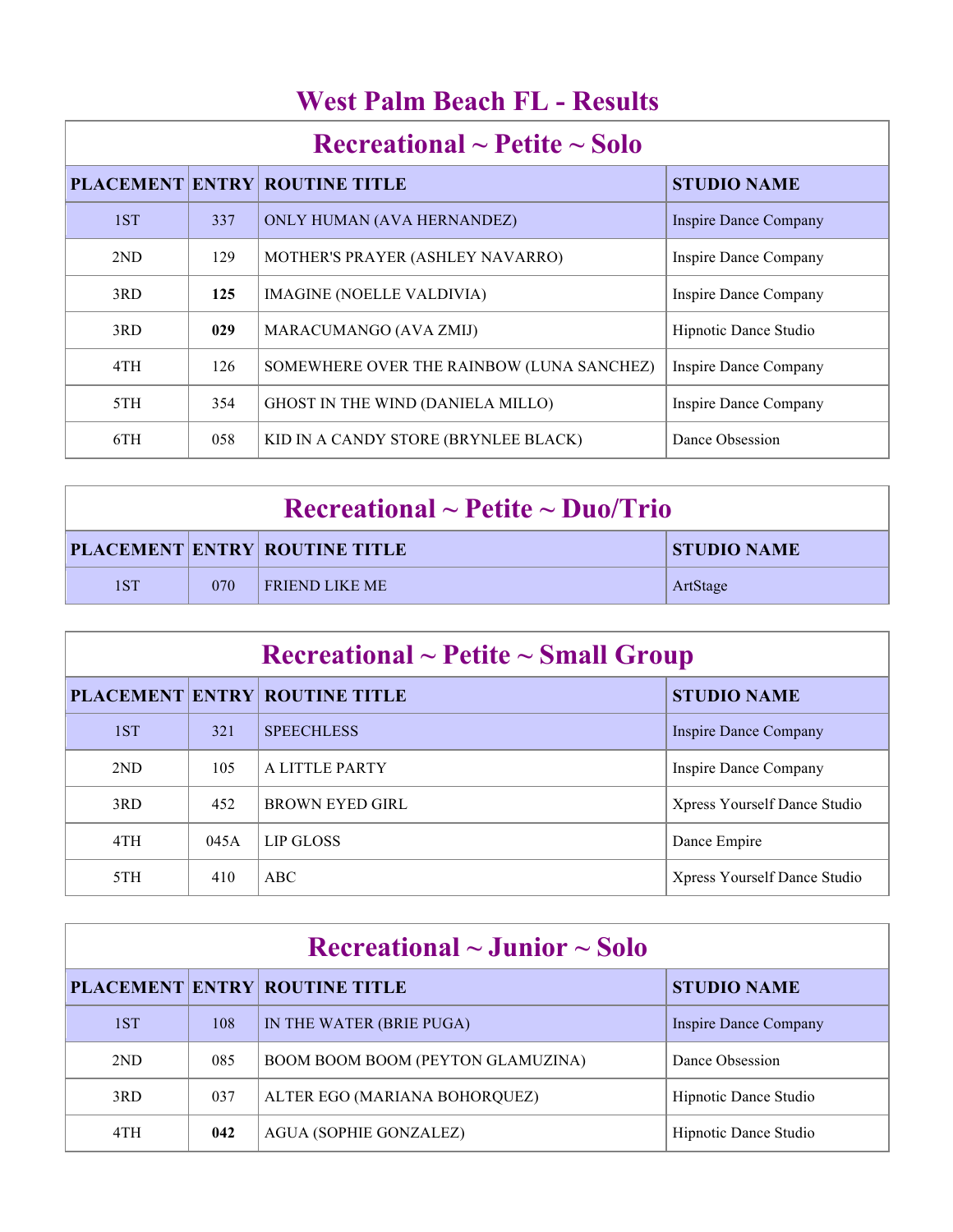| 4TH | 069 | BREATHE ME (SAMANTHA ZERVOUDAKIS) | Dance Academy of Boca Raton |
|-----|-----|-----------------------------------|-----------------------------|
|     |     |                                   |                             |

| $\rm Recreational \sim Junior \sim Duo/Trio$               |     |                 |                         |  |
|------------------------------------------------------------|-----|-----------------|-------------------------|--|
| <b>PLACEMENT ENTRY ROUTINE TITLE</b><br><b>STUDIO NAME</b> |     |                 |                         |  |
| 1ST                                                        | 181 | <b>WERK OUT</b> | Vice City Dance Company |  |
| 2 <sub>ND</sub>                                            | 007 | <b>ICONIC</b>   | Hipnotic Dance Studio   |  |

| $\rm Recreational \sim Junior \sim Small\,\, Group$ |     |                                      |                              |  |
|-----------------------------------------------------|-----|--------------------------------------|------------------------------|--|
|                                                     |     | <b>PLACEMENT ENTRY ROUTINE TITLE</b> | <b>STUDIO NAME</b>           |  |
| 1ST                                                 | 022 | <b>DIVA DYNASTY</b>                  | Hipnotic Dance Studio        |  |
| 2 <sub>ND</sub>                                     | 225 | <b>NATION ARMY</b>                   | Vice City Dance Company      |  |
| 3RD                                                 | 424 | <b>BLUE JEANS</b>                    | Xpress Yourself Dance Studio |  |
| 4TH                                                 | 241 | PARTY ROCK                           | Vice City Dance Company      |  |

| Recreational $\sim$ Junior $\sim$ Large Group |     |                               |                       |  |  |
|-----------------------------------------------|-----|-------------------------------|-----------------------|--|--|
|                                               |     | PLACEMENT ENTRY ROUTINE TITLE | <b>STUDIO NAME</b>    |  |  |
| 1ST                                           | 046 | <b>BOOGIE BLVD</b>            | Hipnotic Dance Studio |  |  |

| $\Gamma$ Recreational ~ Junior ~ Production |     |                                      |                                     |  |
|---------------------------------------------|-----|--------------------------------------|-------------------------------------|--|
|                                             |     | <b>PLACEMENT ENTRY ROUTINE TITLE</b> | <b>STUDIO NAME</b>                  |  |
| 1ST                                         | 457 | <b>THE COOK OFF</b>                  | <b>Xpress Yourself Dance Studio</b> |  |

| $\rm Recreational \sim Teen \sim Solo$ |     |                                         |                                     |  |
|----------------------------------------|-----|-----------------------------------------|-------------------------------------|--|
|                                        |     | <b>PLACEMENT ENTRY ROUTINE TITLE</b>    | <b>STUDIO NAME</b>                  |  |
| 1ST                                    | 448 | TAINTED LOVE (SARAH RUTTER)             | <b>Xpress Yourself Dance Studio</b> |  |
| 2ND                                    | 417 | RESCUE ME (CHLOE CALDERON)              | Xpress Yourself Dance Studio        |  |
| 3RD                                    | 047 | MIAMI (MICHELLE DEL POZO)               | <b>Velocity Dance Studio</b>        |  |
| 4TH                                    | 061 | SLEEPING BEAUTY VARIATION (KIERA KLING) | Dance Academy of Boca Raton         |  |
| 5TH                                    | 080 | MACARENA (BRIANNA RIVERA)               | Dance Academy of Boca Raton         |  |
| 5TH                                    | 076 | <b>ROUTE 66 (HARPER GREENWALD)</b>      | Dance Academy of Boca Raton         |  |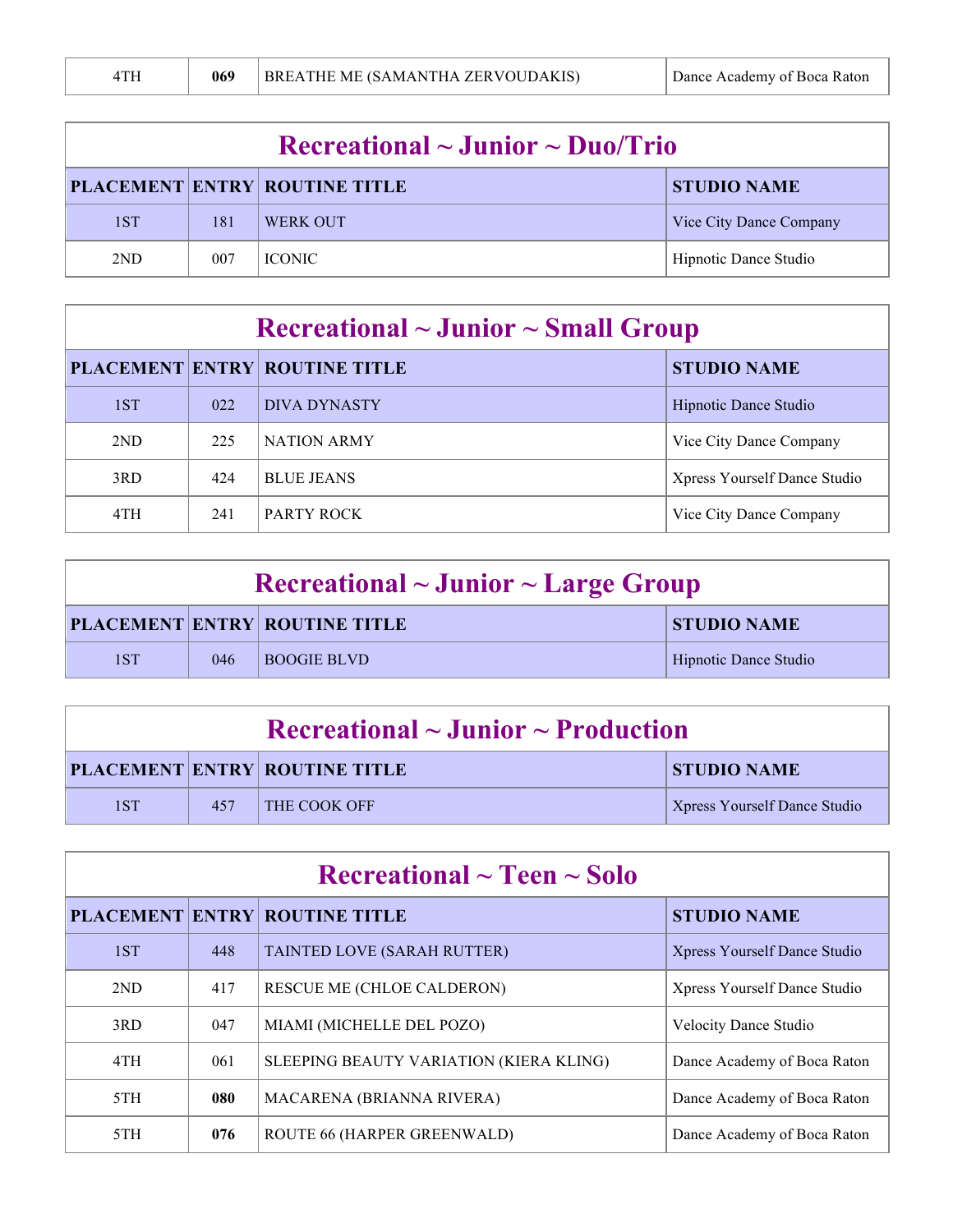| $\rm Recreational \sim Teen \sim Duo/Trio$ |     |                                      |                         |  |
|--------------------------------------------|-----|--------------------------------------|-------------------------|--|
|                                            |     | <b>PLACEMENT ENTRY ROUTINE TITLE</b> | <b>STUDIO NAME</b>      |  |
| 1ST                                        | 023 | TWO <sub>!</sub>                     | Hipnotic Dance Studio   |  |
| 2ND                                        | 243 | MOST OF US ARE STRANGERS             | Vice City Dance Company |  |

| $\rm Recreational \sim Teen \sim Small\,\, Group$ |     |                                      |                       |
|---------------------------------------------------|-----|--------------------------------------|-----------------------|
|                                                   |     | <b>PLACEMENT ENTRY ROUTINE TITLE</b> | <b>STUDIO NAME</b>    |
| 1ST                                               | 033 | <b>WOMAN</b>                         | Hipnotic Dance Studio |
| 2ND                                               | 038 | <b>SOMETHING FUNKY</b>               | Hipnotic Dance Studio |
| 3RD                                               | 001 | <b>WOKE</b>                          | Hipnotic Dance Studio |

| $\rm Recreational \sim Senior \sim Solo$ |     |                                          |                       |
|------------------------------------------|-----|------------------------------------------|-----------------------|
|                                          |     | <b>PLACEMENT ENTRY ROUTINE TITLE</b>     | <b>STUDIO NAME</b>    |
| 1ST                                      | 310 | MAKE YOU FEEL MY LOVE (ARIANNA MARTINEZ) | Inspire Dance Company |

| Intermediate $\sim$ Petite $\sim$ Solo |     |                                      |                       |  |
|----------------------------------------|-----|--------------------------------------|-----------------------|--|
|                                        |     | <b>PLACEMENT ENTRY ROUTINE TITLE</b> | <b>STUDIO NAME</b>    |  |
| 1ST                                    | 152 | DR. JAZZ (MYLA DURAND)               | Dance FX              |  |
| 2ND                                    | 333 | NOT ABOUT ANGELS (SOFIA GARCIA)      | Inspire Dance Company |  |

| Intermediate $\sim$ Petite $\sim$ Duo/Trio |     |                                      |                    |
|--------------------------------------------|-----|--------------------------------------|--------------------|
|                                            |     | <b>PLACEMENT ENTRY ROUTINE TITLE</b> | <b>STUDIO NAME</b> |
| 1ST                                        | 356 | <b>SHAKE SHAKE</b>                   | Dance FX           |

| Intermediate $\sim$ Petite $\sim$ Small Group |     |                                      |                       |
|-----------------------------------------------|-----|--------------------------------------|-----------------------|
|                                               |     | <b>PLACEMENT ENTRY ROUTINE TITLE</b> | <b>STUDIO NAME</b>    |
| 1ST                                           | 119 | IN THE EMBERS                        | Inspire Dance Company |
| 2 <sub>ND</sub>                               | 294 | HOW THEY DO                          | Dancing Plus          |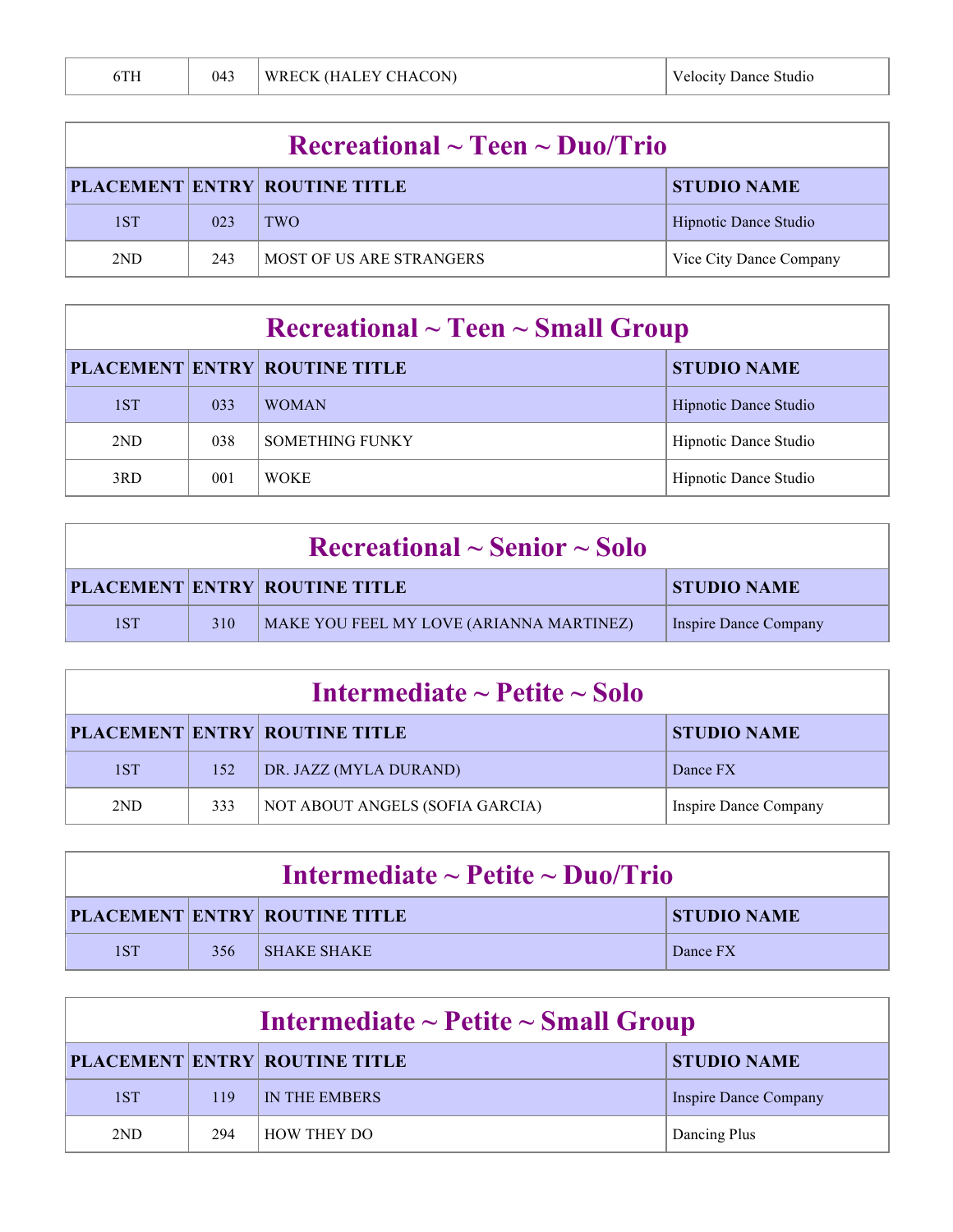| 3RD | 484 | <b>BOOGIE FEVER</b> | That's Dancing |
|-----|-----|---------------------|----------------|
| 4TH | 109 | <b>FLASHLIGHT</b>   | Dance FX       |

| Intermediate $\sim$ Petite $\sim$ Large Group |     |                                      |                    |
|-----------------------------------------------|-----|--------------------------------------|--------------------|
|                                               |     | <b>PLACEMENT ENTRY ROUTINE TITLE</b> | <b>STUDIO NAME</b> |
| 1ST                                           | 327 | <b>SAY SO</b>                        | Dance FX           |

| Intermediate $\sim$ Junior $\sim$ Solo |      |                                                |                              |
|----------------------------------------|------|------------------------------------------------|------------------------------|
|                                        |      | <b>PLACEMENT ENTRY ROUTINE TITLE</b>           | <b>STUDIO NAME</b>           |
| 1ST                                    | 446  | <b>I LOVE ROCK AND ROLL (STELLA GUTIERREZ)</b> | Roxy Performing Arts Center  |
| 2ND                                    | 413  | RATHER BE (SAMHITA SHARAN)                     | Roxy Performing Arts Center  |
| 3RD                                    | 428  | PARTY IN THE USA (AVA BAIERLEIN)               | Xpress Yourself Dance Studio |
| 4TH                                    | 414  | UNRESTRAINED (CAMILA PENALBA)                  | Roxy Performing Arts Center  |
| 5TH                                    | 100  | TITANIUM (AUBREE LAVIOLETTE)                   | Inspire Dance Company        |
| 6TH                                    | 099  | DEPTH OVER DISTANCE (JAZZLYN RODRIGUEZ)        | Inspire Dance Company        |
| 7TH                                    | 101  | <b>RUNAWAY (JADE CHAINE)</b>                   | <b>Inspire Dance Company</b> |
| 8TH                                    | 071A | LOVE MYSELF (ALYSSA SCHULER)                   | Dance Obsession              |

| Intermediate $\sim$ Junior $\sim$ Duo/Trio |     |                                      |                             |
|--------------------------------------------|-----|--------------------------------------|-----------------------------|
|                                            |     | <b>PLACEMENT ENTRY ROUTINE TITLE</b> | <b>STUDIO NAME</b>          |
| 1ST                                        | 304 | <b>STAND BY ME</b>                   | Inspire Dance Company       |
| 2ND                                        | 388 | <b>BREAKAWAY</b>                     | Roxy Performing Arts Center |

| Intermediate $\sim$ Junior $\sim$ Small Group |     |                                      |                             |  |
|-----------------------------------------------|-----|--------------------------------------|-----------------------------|--|
|                                               |     | <b>PLACEMENT ENTRY ROUTINE TITLE</b> | <b>STUDIO NAME</b>          |  |
| 1ST                                           | 436 | <b>TOGETHER</b>                      | Roxy Performing Arts Center |  |
| 2 <sub>ND</sub>                               | 280 | <b>GIRLS JUST WANNA HAVE FUN</b>     | Dancing Plus                |  |
| 3RD                                           | 081 | <b>DREAMS</b>                        | Dance Obsession             |  |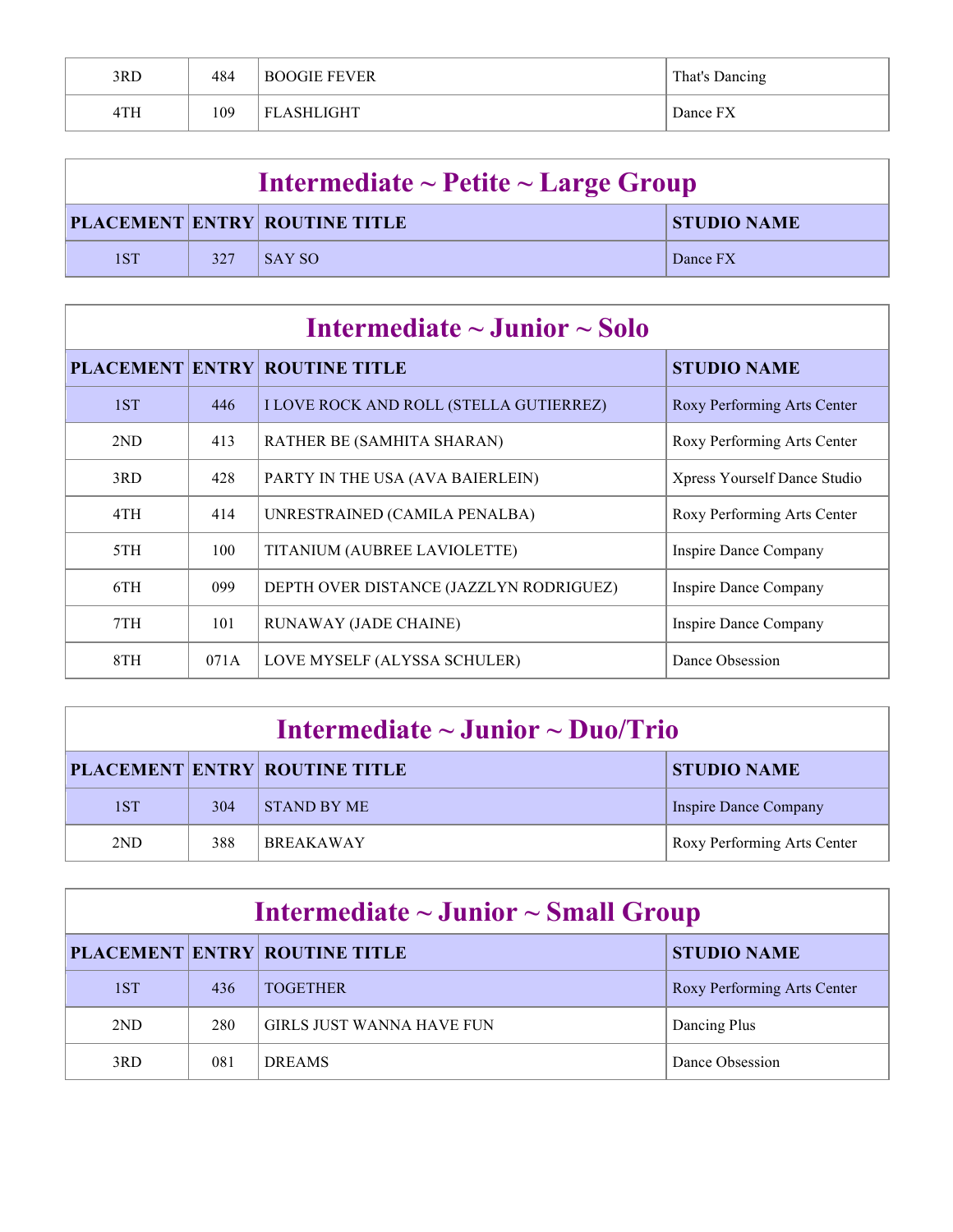| Intermediate $\sim$ Junior $\sim$ Large Group |     |                                      |                    |
|-----------------------------------------------|-----|--------------------------------------|--------------------|
|                                               |     | <b>PLACEMENT ENTRY ROUTINE TITLE</b> | <b>STUDIO NAME</b> |
| 1ST                                           | 377 | <b>SING</b>                          | ProAm Dance Studio |

| Intermediate $\sim$ Junior $\sim$ Production |     |                                      |                    |
|----------------------------------------------|-----|--------------------------------------|--------------------|
|                                              |     | <b>PLACEMENT ENTRY ROUTINE TITLE</b> | <b>STUDIO NAME</b> |
| 1ST                                          | 048 | <b>POSIN</b>                         | Dance Obsession    |

| Intermediate $\sim$ Teen $\sim$ Solo |      |                                      |                                     |
|--------------------------------------|------|--------------------------------------|-------------------------------------|
|                                      |      | <b>PLACEMENT ENTRY ROUTINE TITLE</b> | <b>STUDIO NAME</b>                  |
| 1ST                                  | 425  | <b>BANG (NICOLE HENNESSY)</b>        | <b>Xpress Yourself Dance Studio</b> |
| 2ND                                  | 396  | VIENNA (VICTORIA HERNANDEZ)          | Roxy Performing Arts Center         |
| 3RD                                  | 137  | TURNING PAGE (ARIEL HICKSON)         | <b>Inspire Dance Company</b>        |
| 4TH                                  | 423  | VIBEOLOGY (ANDREA MORETA)            | Roxy Performing Arts Center         |
| 5TH                                  | 419  | ASHES (FRANCESCA NELSAS)             | Coral Springs Academy of Dance      |
| 6TH                                  | 153  | BRUISES (ANARELLA CRACCHIOLO)        | <b>Inspire Dance Company</b>        |
| 6TH                                  | 020C | LOVE ME OR LEAVE ME (CHLOE DOMBRE)   | Dance Empire                        |
| 6TH                                  | 397  | <b>MEJANCE (RACHEL VALDES)</b>       | Roxy Performing Arts Center         |

| Intermediate $\sim$ Teen $\sim$ Duo/Trio |     |                                      |                                |
|------------------------------------------|-----|--------------------------------------|--------------------------------|
|                                          |     | <b>PLACEMENT ENTRY ROUTINE TITLE</b> | <b>STUDIO NAME</b>             |
| 1ST                                      | 399 | KNOCKING ON HEAVEN'S DOOR            | Coral Springs Academy of Dance |
| 2ND                                      | 065 | DON'T RAIN ON ME                     | Dance Obsession                |
| 3RD                                      | 082 | <b>MADNESS</b>                       | Dance Obsession                |

| Intermediate $\sim$ Teen $\sim$ Small Group |     |                                      |                              |
|---------------------------------------------|-----|--------------------------------------|------------------------------|
|                                             |     | <b>PLACEMENT ENTRY ROUTINE TITLE</b> | <b>STUDIO NAME</b>           |
| 1ST                                         | 418 | DAFT PUNK                            | Xpress Yourself Dance Studio |
| 2ND                                         | 454 | NOTHING BUT THE WATER                | Xpress Yourself Dance Studio |
| 3RD                                         | 282 | PULL ME OUT                          | Vice City Dance Company      |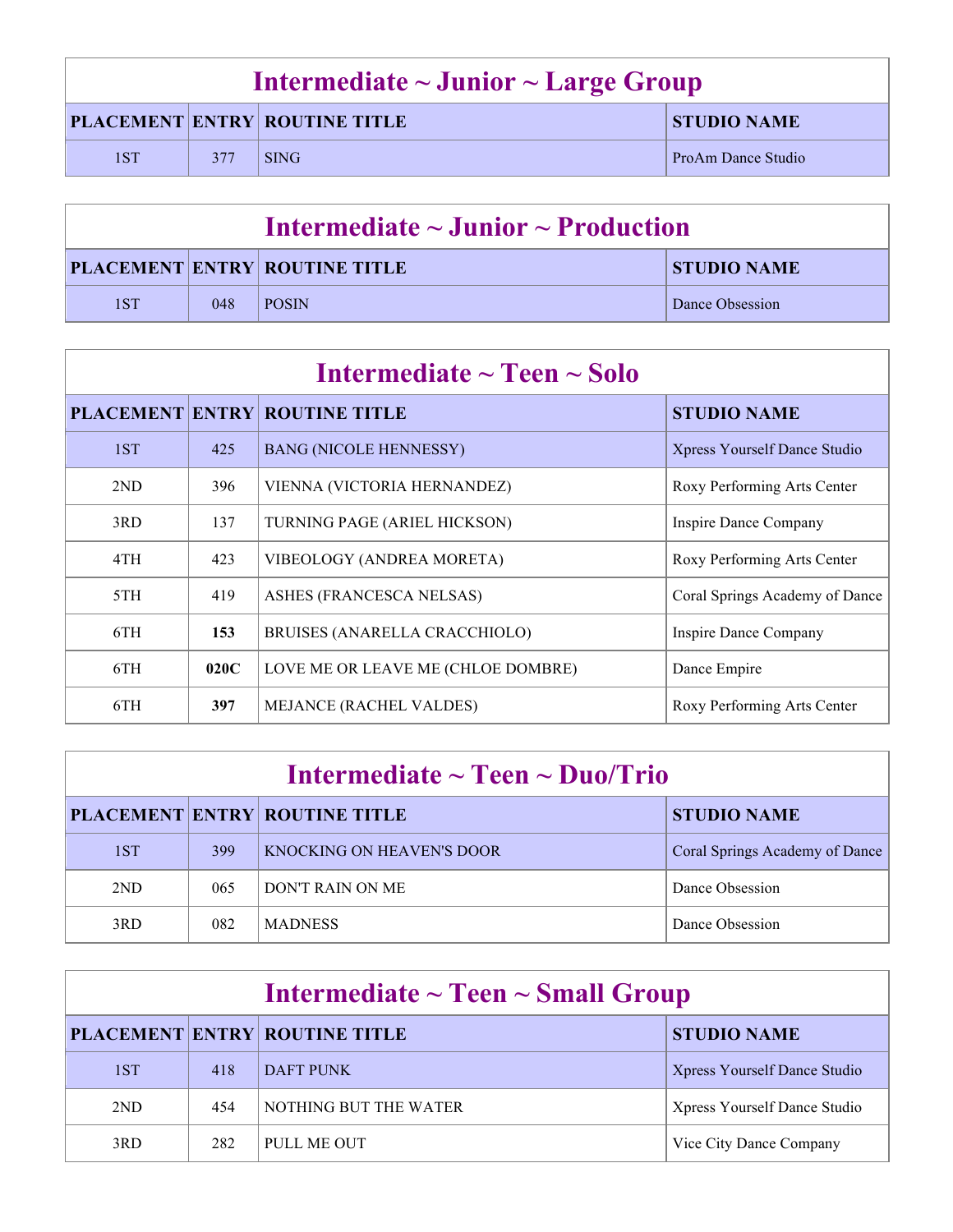| 4TH | 291 | ' LIFE IN COLOR | Vice City Dance Company |
|-----|-----|-----------------|-------------------------|
|-----|-----|-----------------|-------------------------|

| Intermediate $\sim$ Teen $\sim$ Large Group |     |                                      |                       |
|---------------------------------------------|-----|--------------------------------------|-----------------------|
|                                             |     | <b>PLACEMENT ENTRY ROUTINE TITLE</b> | <b>STUDIO NAME</b>    |
| 1ST                                         | 349 | <b>STATUES</b>                       | Inspire Dance Company |

| Intermediate $\sim$ Teen $\sim$ Line |     |                                      |                    |
|--------------------------------------|-----|--------------------------------------|--------------------|
|                                      |     | <b>PLACEMENT ENTRY ROUTINE TITLE</b> | <b>STUDIO NAME</b> |
| 1ST                                  | 392 | $ $ CAN-CAN                          | ProAm Dance Studio |

| Intermediate $\sim$ Teen $\sim$ Production |     |                                      |                                |
|--------------------------------------------|-----|--------------------------------------|--------------------------------|
|                                            |     | <b>PLACEMENT ENTRY ROUTINE TITLE</b> | <b>STUDIO NAME</b>             |
| 1ST                                        | 375 | ROARING 20'S                         | Coral Springs Academy of Dance |

| Intermediate $\sim$ Senior $\sim$ Solo |     |                                           |                              |
|----------------------------------------|-----|-------------------------------------------|------------------------------|
|                                        |     | <b>PLACEMENT ENTRY ROUTINE TITLE</b>      | <b>STUDIO NAME</b>           |
| 1ST                                    | 295 | MISUNDERSTOOD (ERIANNA MAQUEIRA)          | Vice City Dance Company      |
| 2ND                                    | 415 | GIVE ME ONE REASON (ISABELLA ANDRADE)     | Roxy Performing Arts Center  |
| 3RD.                                   | 309 | IT MUST HAVE BEEN LOVE (MARCELLA DASILVA) | Inspire Dance Company        |
| 4TH                                    | 053 | RATHER BE (SOPHIA DURAN)                  | Dance Obsession              |
| 5TH                                    | 155 | MY LOVE (BRITNEY CRUZ)                    | Inspire Dance Company        |
| 6TH                                    | 314 | QUIET UPTOWN (ALYSSA NOGUERA)             | <b>Inspire Dance Company</b> |

| Intermediate $\sim$ Senior $\sim$ Duo/Trio |     |                                      |                         |
|--------------------------------------------|-----|--------------------------------------|-------------------------|
|                                            |     | <b>PLACEMENT ENTRY ROUTINE TITLE</b> | <b>STUDIO NAME</b>      |
| 1ST                                        | 300 | WAY DOWN                             | Vice City Dance Company |

| Intermediate $\sim$ Senior $\sim$ Small Group |     |                                      |                       |
|-----------------------------------------------|-----|--------------------------------------|-----------------------|
|                                               |     | <b>PLACEMENT ENTRY ROUTINE TITLE</b> | <b>STUDIO NAME</b>    |
| 1ST                                           | 130 | <b>THE CORNER</b>                    | Inspire Dance Company |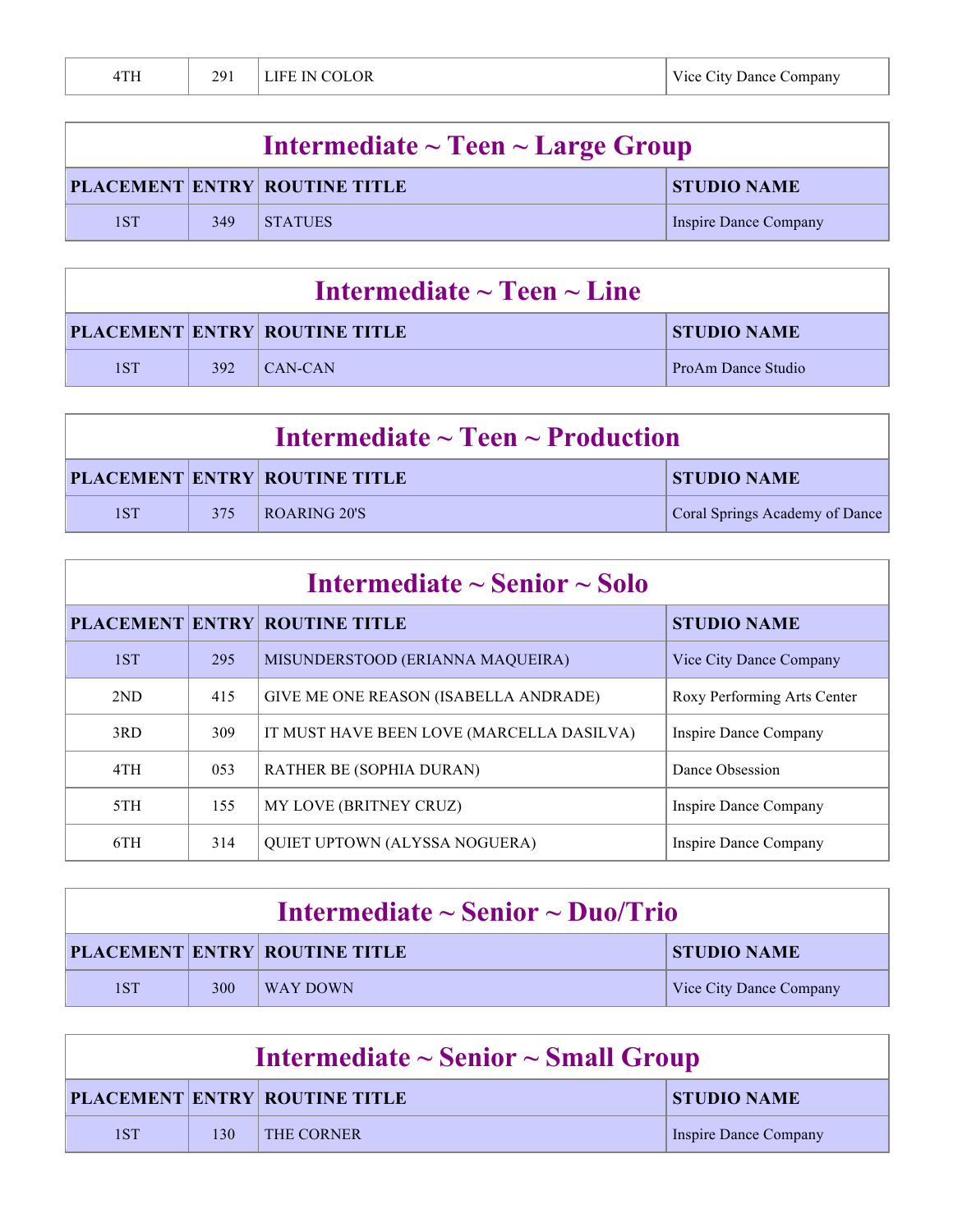| Intermediate $\sim$ Senior $\sim$ Large Group |     |                                      |                       |
|-----------------------------------------------|-----|--------------------------------------|-----------------------|
|                                               |     | <b>PLACEMENT ENTRY ROUTINE TITLE</b> | <b>STUDIO NAME</b>    |
| 1ST                                           | 106 | <b>TRAIN WRECK</b>                   | Inspire Dance Company |

| Elite ~ Petite ~ Solo |      |                                      |                       |
|-----------------------|------|--------------------------------------|-----------------------|
|                       |      | <b>PLACEMENT ENTRY ROUTINE TITLE</b> | <b>STUDIO NAME</b>    |
| 1ST                   | 340  | MOVE (MONIQUE BERGOLLA)              | Inspire Dance Company |
| 2ND                   | 325  | HOT LIKE WOW (MILA RODRIGUEZ)        | Inspire Dance Company |
| 3RD                   | 355  | ALL WATERS (GABRIELLA PINEDA)        | Inspire Dance Company |
| 3RD                   | 002A | RIGHT NOW (RYLIE BORDEN)             | Dance Empire          |
| 4TH                   | 120  | SKYSCRAPER (PENELOPE GOMEZ)          | Inspire Dance Company |
| 5TH                   | 351  | LIFE OF THE PARTY (MIA GARCIA)       | Inspire Dance Company |

| Elite ~ Petite ~ Small Group |     |                                      |                       |  |
|------------------------------|-----|--------------------------------------|-----------------------|--|
|                              |     | <b>PLACEMENT ENTRY ROUTINE TITLE</b> | <b>STUDIO NAME</b>    |  |
| 1ST                          | 117 | <b>HALLELUJAH</b>                    | Inspire Dance Company |  |
| 2ND                          | 358 | <b>TANGO</b>                         | Inspire Dance Company |  |

| Elite ~ Petite ~ Large Group |     |                                      |                       |  |
|------------------------------|-----|--------------------------------------|-----------------------|--|
|                              |     | <b>PLACEMENT ENTRY ROUTINE TITLE</b> | <b>STUDIO NAME</b>    |  |
| 1ST                          | 097 | <b>BAD ROMANCE</b>                   | Inspire Dance Company |  |
| 2ND                          | 127 | <b>FLOWERS</b>                       | Inspire Dance Company |  |

| Elite $\sim$ Junior $\sim$ Solo |     |                                          |                     |  |
|---------------------------------|-----|------------------------------------------|---------------------|--|
|                                 |     | <b>PLACEMENT ENTRY ROUTINE TITLE</b>     | <b>STUDIO NAME</b>  |  |
| 1ST                             | 014 | LET ME OUT (JORDYN MAXWELL)              | Lents Dance Company |  |
| 2ND                             | 011 | SOMETHING WICKED (ANNA SHACKELFORD)      | Lents Dance Company |  |
| 2ND                             | 178 | ROSE'S TURN (GIANNA PALMIOTTO)           | Dancing Plus        |  |
| 3RD                             | 299 | HOW TO SAVE A LIFE (SAI-AMARISSE HARRIS) | Dancing Plus        |  |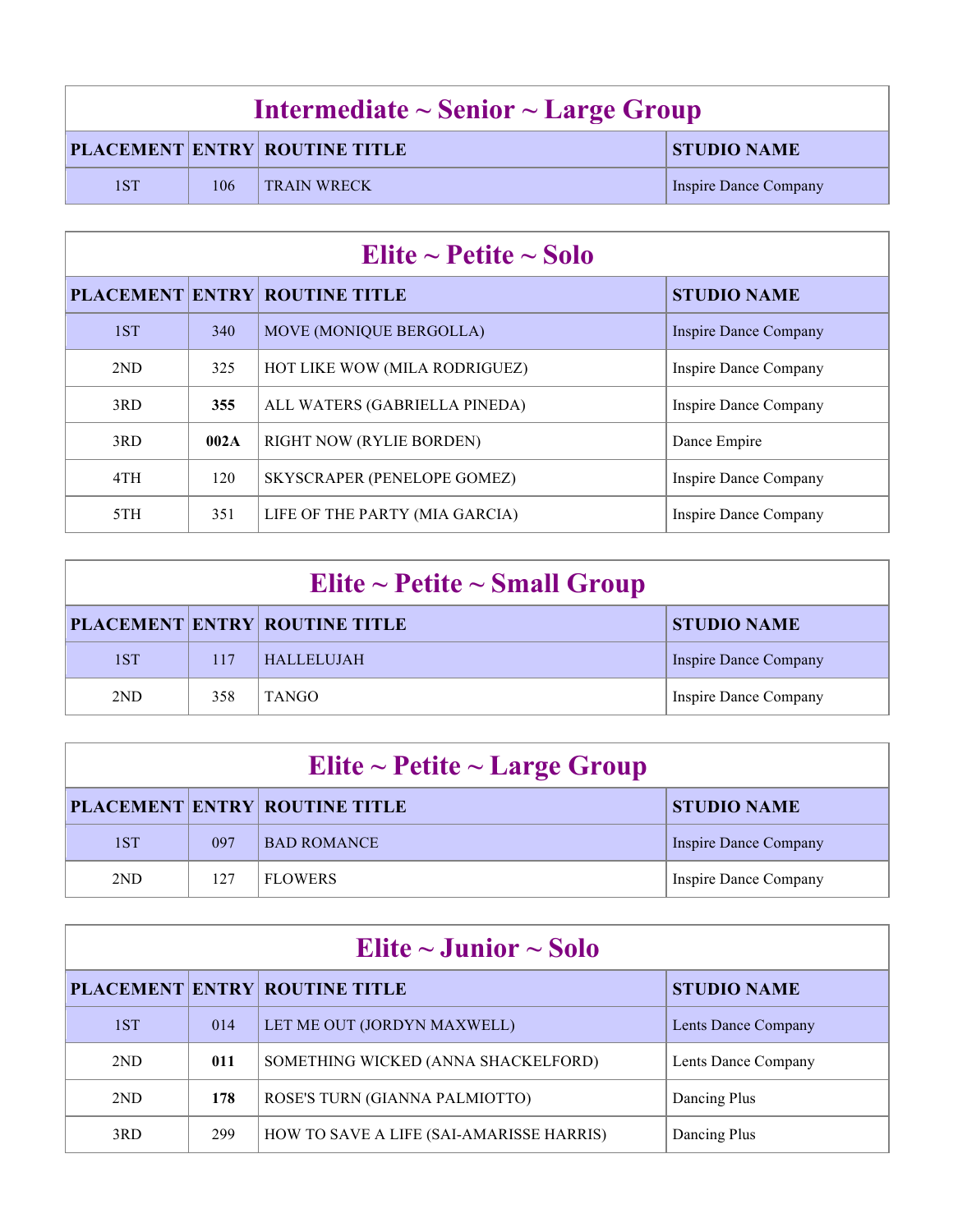| 4TH  | 172 | MY SALVATION (KYLIE SARGEANT)         | Dancing Plus          |
|------|-----|---------------------------------------|-----------------------|
| 5TH  | 234 | STAND UP (ISABELLA SOLIS)             | Dancing Plus          |
| 6TH  | 231 | WHISPER (MADISON SCHWARTZ)            | Dancing Plus          |
| 7TH  | 511 | FEELS SO GOOD (LUCY FOSTER)           | That's Dancing        |
| 8TH  | 102 | ASHES (JILLIAN GRILLO)                | Inspire Dance Company |
| 9TH  | 517 | <b>EON (EVA BURKHOLZ)</b>             | That's Dancing        |
| 10TH | 366 | <b>FAITH (NAHLA CHANDLER)</b>         | Dance FX              |
| 10TH | 168 | CLAP CLAP (SKYLA LUCENA)              | Dancing Plus          |
| 11TH | 010 | MY TURN NOW (MELANA WILLIAMS)         | Lents Dance Company   |
| 12TH | 009 | WHERE WE COME ALIVE (MARIA ABERNETHY) | Lents Dance Company   |
| 13TH | 002 | NEVER SEE THE RAIN (RUTHIE ABERNETHY) | Lents Dance Company   |

| Elite $\sim$ Junior $\sim$ Duo/Trio |     |                                      |                    |  |
|-------------------------------------|-----|--------------------------------------|--------------------|--|
|                                     |     | <b>PLACEMENT ENTRY ROUTINE TITLE</b> | <b>STUDIO NAME</b> |  |
| 1ST                                 | 347 | COUNT ON ME                          | Dance FX           |  |
| 2ND                                 | 169 | <b>SATELLITE</b>                     | Dancing Plus       |  |
| 3RD                                 | 205 | <b>BOUT IT</b>                       | Dancing Plus       |  |

| Elite $\sim$ Junior $\sim$ Small Group |     |                                      |                              |  |
|----------------------------------------|-----|--------------------------------------|------------------------------|--|
|                                        |     | <b>PLACEMENT ENTRY ROUTINE TITLE</b> | <b>STUDIO NAME</b>           |  |
| 1ST                                    | 308 | <b>FREE</b>                          | <b>Inspire Dance Company</b> |  |
| 2ND                                    | 134 | <b>PROUD</b>                         | Dance FX                     |  |
| 3RD                                    | 263 | DRUMMING SONG                        | Dancing Plus                 |  |
| 3RD                                    | 278 | <b>UPTOWN GIRL</b>                   | Dancing Plus                 |  |
| 3RD                                    | 018 | I'M A RULER                          | Lents Dance Company          |  |
| 4TH                                    | 268 | PLAY THAT SAX                        | Dancing Plus                 |  |
| 5TH                                    | 312 | <b>FUN</b>                           | Dance FX                     |  |
| 6TH                                    | 285 | YOU GOT IT IN YOU                    | Dancing Plus                 |  |
| 7TH                                    | 264 | WHAT'S THE TEA                       | Dancing Plus                 |  |
| 8TH                                    | 524 | <b>BOND</b>                          | That's Dancing               |  |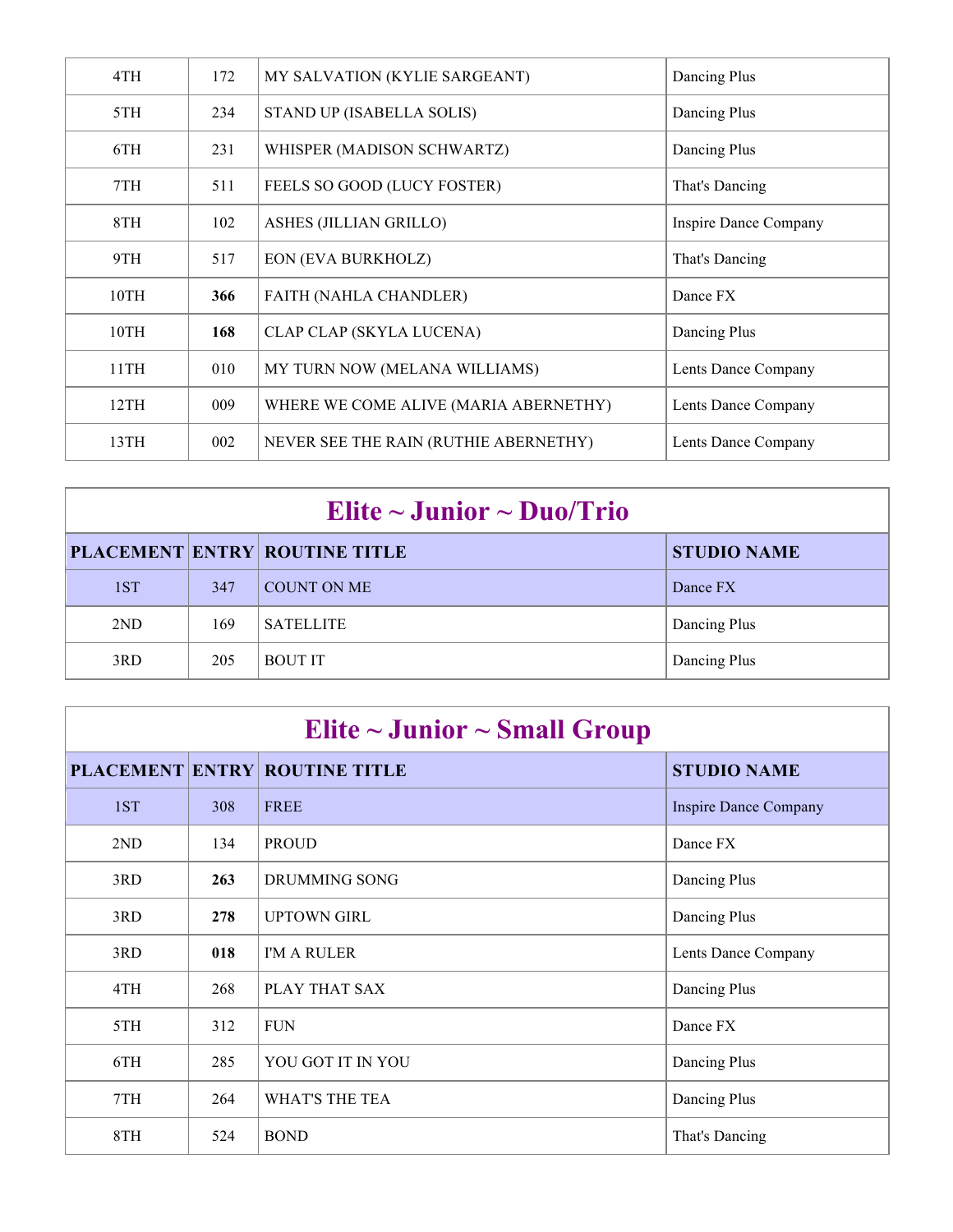| Elite $\sim$ Junior $\sim$ Large Group |     |                                      |                              |  |
|----------------------------------------|-----|--------------------------------------|------------------------------|--|
|                                        |     | <b>PLACEMENT ENTRY ROUTINE TITLE</b> | <b>STUDIO NAME</b>           |  |
| 1ST                                    | 123 | <b>HURT</b>                          | <b>Inspire Dance Company</b> |  |
| 2ND                                    | 293 | <b>BEYMIX</b>                        | Dancing Plus                 |  |
| 3RD                                    | 322 | <b>JUNGLE</b>                        | Inspire Dance Company        |  |
| 4TH                                    | 279 | <b>RICH GIRL</b>                     | Dancing Plus                 |  |
| 5TH                                    | 298 | LUCK BE A LADY                       | Dancing Plus                 |  |
| 6TH                                    | 290 | <b>TAP IN</b>                        | Dancing Plus                 |  |

| Elite $\sim$ Teen $\sim$ Solo |     |                                            |                              |
|-------------------------------|-----|--------------------------------------------|------------------------------|
|                               |     | <b>PLACEMENT ENTRY ROUTINE TITLE</b>       | <b>STUDIO NAME</b>           |
| 1ST                           | 035 | CAN'T HELP FALLING IN LOVE (NATALIA MOODY) | <b>Lents Dance Company</b>   |
| 2ND                           | 161 | MOONLIGHT SONATA (AVA COLLAZOS)            | Dance FX                     |
| 3RD                           | 240 | THEN & NOW (ISABELLA HASSETT)              | Dancing Plus                 |
| 4TH                           | 380 | THAT GIRL (ANTHONY QUINTANA)               | Roxy Performing Arts Center  |
| 5TH                           | 113 | THE WEIGHT (GABRIELLA PITA)                | <b>Inspire Dance Company</b> |
| 6TH                           | 451 | TITANIUM (NICOLE HENNESSY)                 | Xpress Yourself Dance Studio |
| 7TH                           | 210 | I REMEMBER HER (KATHRYN LEE)               | Dancing Plus                 |
| 8TH                           | 115 | BOHEMIAN RHAPSODY (ANALUCIA GARCIA)        | <b>Inspire Dance Company</b> |
| 9TH                           | 535 | THE OTHER SIDE (MADISON ROBERTS)           | That's Dancing               |
| 10TH                          | 156 | <b>ESCALATE (MADISON BOYLE)</b>            | Dance FX                     |
| 10TH                          | 150 | ATTENTION (ADDISON LYNCH)                  | Dance FX                     |
| 11TH                          | 211 | <b>GODSPEED (VIVIAN ZAPATA)</b>            | Dancing Plus                 |
| 12TH                          | 338 | HOLD MY HAND (VICTORIA MILLO)              | <b>Inspire Dance Company</b> |
| 13TH                          | 516 | ROUTE 66 (BRITTNEY ANDRES)                 | That's Dancing               |
| 14TH                          | 361 | RECOVERY (JANESSA VILLALON)                | Dance FX                     |
| 15TH                          | 403 | FEELING GOOD (MADISON CALZADILLA)          | Roxy Performing Arts Center  |
| 16TH                          | 498 | RUNNING WITH THE WOLVES (ELISE DEMOS)      | That's Dancing               |
| 17TH                          | 393 | PAPA CAN YOU HEAR ME (SHANIA SANTANA)      | Roxy Performing Arts Center  |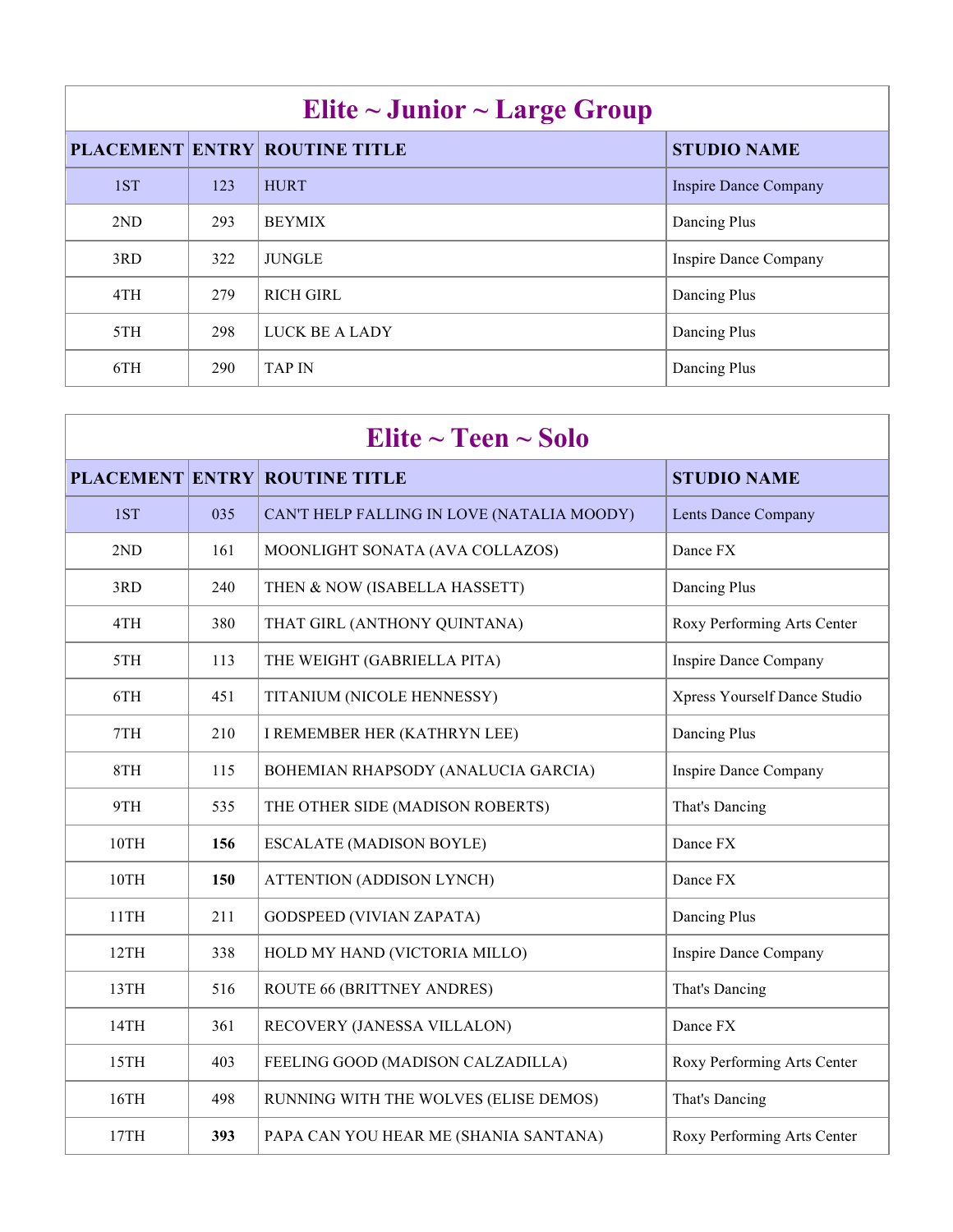| 17TH | 027 | HERE WE STAND (LAINEY HARRIS)     | Lents Dance Company |
|------|-----|-----------------------------------|---------------------|
| 18TH | 514 | A THOUSAND YEARS (RAYVIN VINCENT) | That's Dancing      |
| 19TH | 569 | I'VE GOT RHYTHM (SAMANTHA PEYTON) | That's Dancing      |
| 20TH | 518 | DIANA & ACTEON (JUSTIN RAMICH)    | That's Dancing      |

| Elite $\sim$ Teen $\sim$ Duo/Trio |     |                                      |                             |
|-----------------------------------|-----|--------------------------------------|-----------------------------|
|                                   |     | <b>PLACEMENT ENTRY ROUTINE TITLE</b> | <b>STUDIO NAME</b>          |
| 1ST                               | 384 | <b>JUMP JIVE WAIL</b>                | Roxy Performing Arts Center |
| 2ND                               | 402 | A LITTLE BIT YOURS                   | Roxy Performing Arts Center |
| 3RD                               | 353 | LIGHT THAT NEVER FAILS               | Dance FX                    |
| 4TH                               | 441 | YOU'RE STILL HERE                    | Roxy Performing Arts Center |
| 5TH                               | 357 | <b>PRINCE</b>                        | Dance FX                    |
| 5TH                               | 348 | <b>GIRLS JUST WANNA HAVE FUN</b>     | Dance FX                    |
| 6TH                               | 246 | WORLD POWER                          | Dancing Plus                |

| Elite $\sim$ Teen $\sim$ Small Group |     |                                      |                             |  |
|--------------------------------------|-----|--------------------------------------|-----------------------------|--|
|                                      |     | <b>PLACEMENT ENTRY ROUTINE TITLE</b> | <b>STUDIO NAME</b>          |  |
| 1ST                                  | 132 | WHO YOU ARE                          | Dance FX                    |  |
| 2ND                                  | 306 | <b>CHOPSTICKS</b>                    | Dance FX                    |  |
| 3RD                                  | 131 | <b>LEAVE A LIGHT ON</b>              | Inspire Dance Company       |  |
| 4TH                                  | 449 | <b>AMALGAMATE</b>                    | Roxy Performing Arts Center |  |
| 5TH                                  | 136 | <b>TRYING MY BEST</b>                | Dance FX                    |  |
| 5TH                                  | 421 | <b>WAIT FOR IT</b>                   | Roxy Performing Arts Center |  |
| 6TH                                  | 224 | <b>KISSING YOU</b>                   | Dancing Plus                |  |
| 7TH                                  | 170 | <b>BIRD SONG</b>                     | Dancing Plus                |  |

| Elite $\sim$ Teen $\sim$ Large Group |     |                                      |                             |  |
|--------------------------------------|-----|--------------------------------------|-----------------------------|--|
|                                      |     | <b>PLACEMENT ENTRY ROUTINE TITLE</b> | <b>STUDIO NAME</b>          |  |
| 1ST                                  | 096 | <b>TAKE ME TO CHURCH</b>             | Inspire Dance Company       |  |
| 2 <sub>ND</sub>                      | 394 | <b>SWING</b>                         | Roxy Performing Arts Center |  |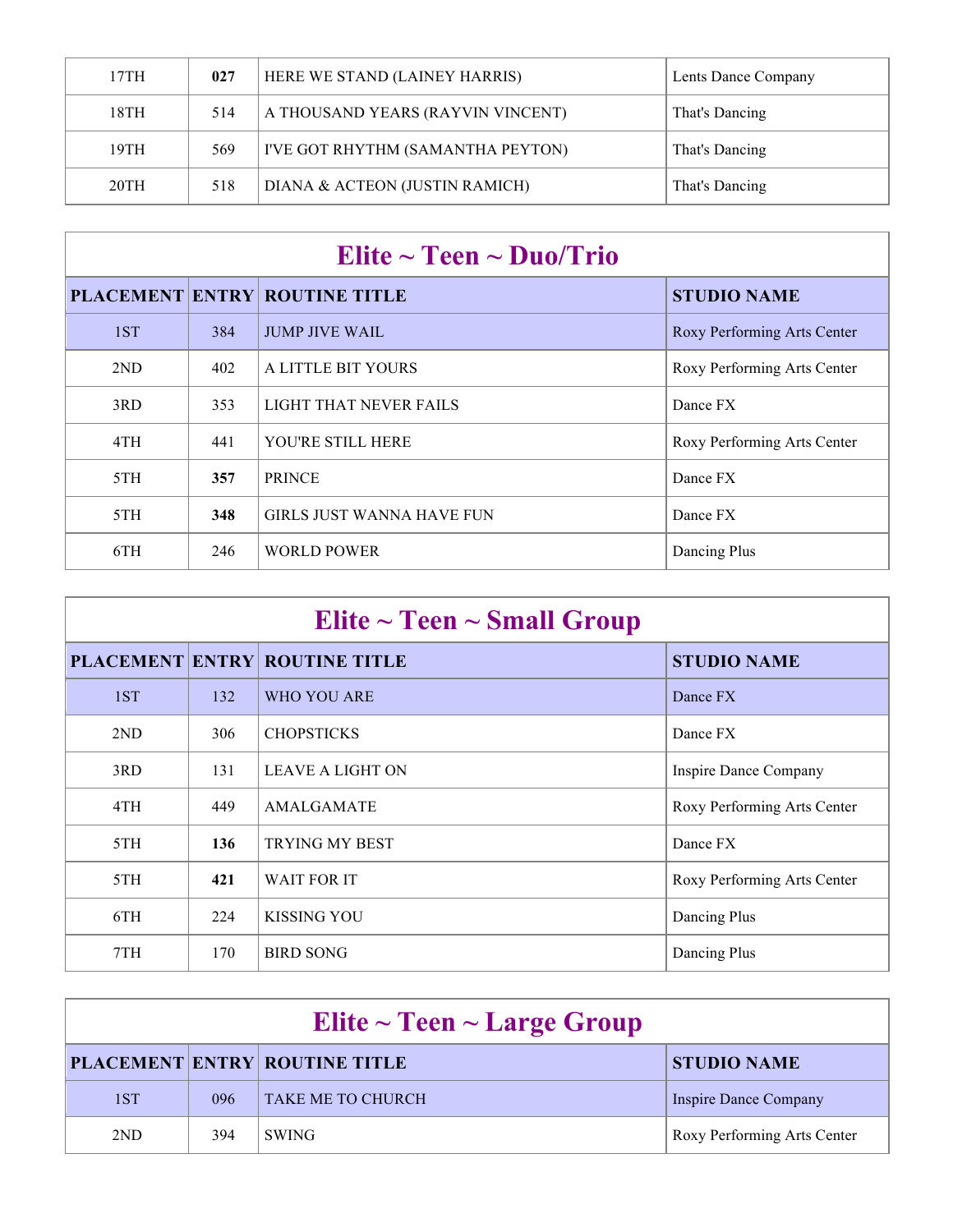| 3RD  | 332 | TRIBE             | Dance FX           |
|------|-----|-------------------|--------------------|
| 4TH  | 434 | ROCKELBEL'S CANON | ProAm Dance Studio |
| 5TH  | 519 | <b>VIGILANTES</b> | That's Dancing     |
| 6TH  | 440 | <b>DON'T STOP</b> | ProAm Dance Studio |
| 7TH  | 427 | <b>BELIEVE</b>    | ProAm Dance Studio |
| 7TH  | 283 | YOU'LL BE OKAY    | Dancing Plus       |
| 8TH  | 302 | <b>BIG YIKES</b>  | Dance FX           |
| 9TH  | 284 | <b>YOU SAY</b>    | Dancing Plus       |
| 10TH | 297 | <b>TOMORROW</b>   | Dancing Plus       |

| Elite $\sim$ Teen $\sim$ Line |     |                                      |                       |
|-------------------------------|-----|--------------------------------------|-----------------------|
|                               |     | <b>PLACEMENT ENTRY ROUTINE TITLE</b> | <b>STUDIO NAME</b>    |
| 1ST                           | 373 | <b>LUNITE</b>                        | Inspire Dance Company |

| Elite $\sim$ Teen $\sim$ Production |     |                                      |                    |
|-------------------------------------|-----|--------------------------------------|--------------------|
|                                     |     | <b>PLACEMENT ENTRY ROUTINE TITLE</b> | <b>STUDIO NAME</b> |
| 1ST                                 | 128 | <b>ONE LAST TIME</b>                 | Dance FX           |

| Elite $\sim$ Senior $\sim$ Solo |     |                                      |                              |  |
|---------------------------------|-----|--------------------------------------|------------------------------|--|
|                                 |     | <b>PLACEMENT ENTRY ROUTINE TITLE</b> | <b>STUDIO NAME</b>           |  |
| 1ST                             | 292 | SONG OF LOVE (KYLIE PEITZ)           | Feet On Fire Dance Studio    |  |
| 2ND                             | 036 | SELAH (MADISON BROWN)                | Lents Dance Company          |  |
| 3RD                             | 561 | BANANA BOAT (BRENAN GONZALEZ)        | That's Dancing               |  |
| 4TH                             | 248 | FOOL'S GOLD (TAYLOR GREIST)          | Dancing Plus                 |  |
| 4TH                             | 487 | MY WAY (NICHOLAS LAMAINA)            | That's Dancing               |  |
| 4TH                             | 031 | HEART OF GLASS (BROOKE MEIXNER)      | Lents Dance Company          |  |
| 5TH                             | 455 | KILLING ME SOFTLY (ISABELLA LIEBMAN) | Xpress Yourself Dance Studio |  |
| 6TH                             | 360 | SWEET DREAMS (KRYSTAL VILLALON)      | Dance FX                     |  |
| 6TH                             | 189 | <b>GODDESS (AMY RODRIGUEZ)</b>       | Dancing Plus                 |  |
| 7TH                             | 529 | SOMEWHERE ONLY WE KNOW (EMMA MULE)   | That's Dancing               |  |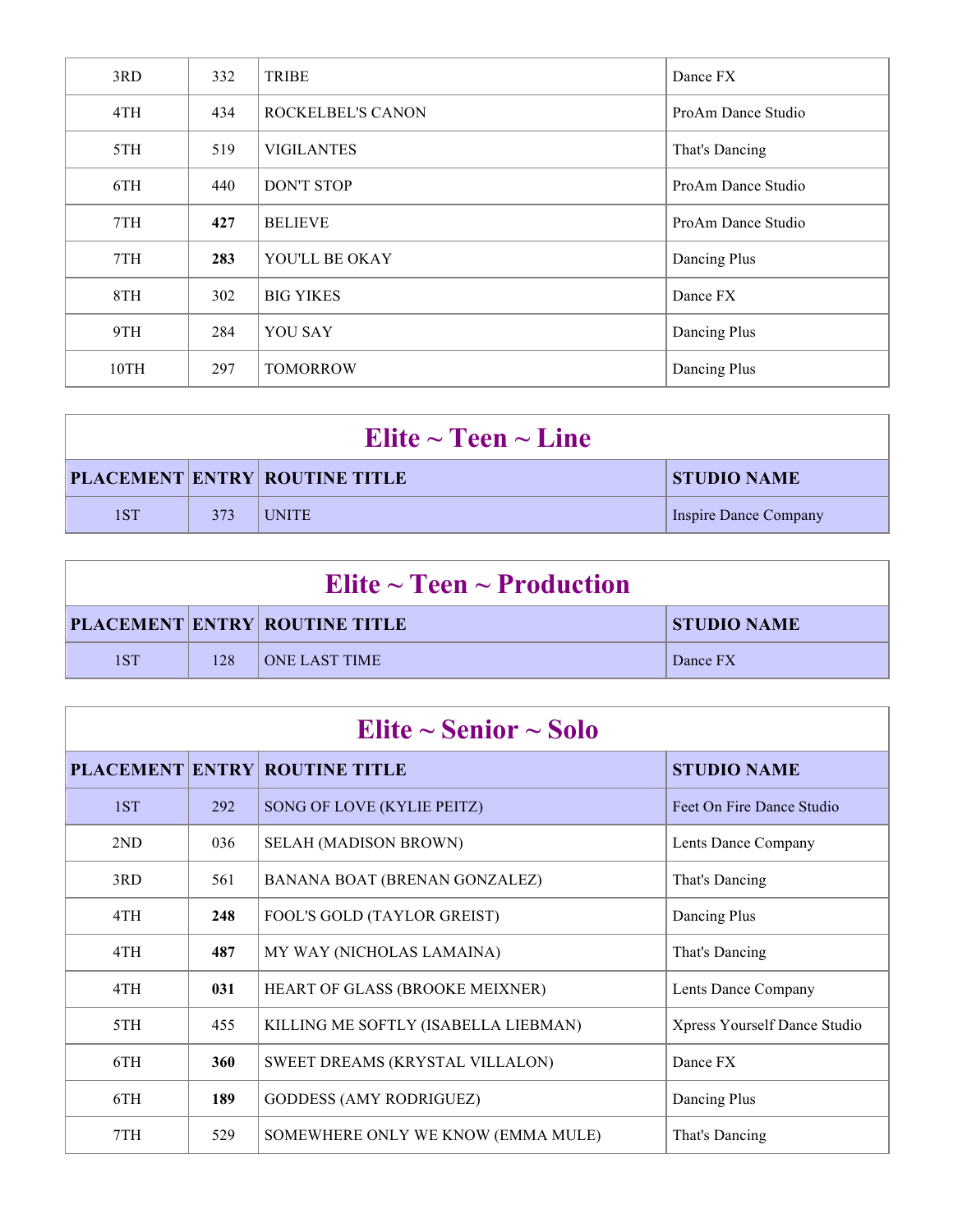| 8TH  | 509  | MAYBE. WE'LL SEE (AVERY JANENDA)             | That's Dancing               |
|------|------|----------------------------------------------|------------------------------|
| 8TH  | 317  | ALL GOES WRONG (BRIANNA CORNELIUS)           | <b>Inspire Dance Company</b> |
| 9TH  | 359  | YOU'LL FIND A WAY (MADI MARET)               | Dance FX                     |
| 10TH | 558  | LADY GRINNING SOUL (ALEXIS CARTER)           | That's Dancing               |
| 11TH | 320  | END OF LOVE (JELANY COX)                     | Inspire Dance Company        |
| 12TH | 191  | THIS WILL BE THE DAY (JANELLE WILLIAMS)      | Dancing Plus                 |
| 13TH | 032  | OPEN HANDS (MADISON ALWARD)                  | Robin Dawn Academy           |
| 14TH | 522  | KUKUBALI (ALEXANDER THOMAS)                  | That's Dancing               |
| 15TH | 201  | IF YOU GO AWAY (GABRIELA SCHEELE)            | Dancing Plus                 |
| 16TH | 372  | WHAT IS LOVE (TORI BROWN)                    | Dance FX                     |
| 17TH | 489  | AN EVENING I WILL NOT FORGET (ALYSSA MARTEN) | That's Dancing               |
| 18TH | 233B | SOMEBODY'S WATCHING ME (PAULINA SALAS)       | Lents Dance Company          |
| 19TH | 256  | THATS LIFE (NOELLE GREAUX)                   | Dancing Plus                 |
| 19TH | 562  | BREEZIN' (JORDAN ALBRIGHT)                   | That's Dancing               |
| 19TH | 021  | EARTH (MADISON BROWN)                        | Robin Dawn Academy           |
| 20TH | 245  | HAVE MERCY (AYDEN SPELLBERG)                 | Dancing Plus                 |

| Elite $\sim$ Senior $\sim$ Duo/Trio |     |                                      |                            |  |
|-------------------------------------|-----|--------------------------------------|----------------------------|--|
|                                     |     | <b>PLACEMENT ENTRY ROUTINE TITLE</b> | <b>STUDIO NAME</b>         |  |
| 1ST                                 | 044 | <b>EYE OF THE TIGER</b>              | <b>Lents Dance Company</b> |  |
| 2ND                                 | 472 | TO BUILD A HOME                      | That's Dancing             |  |
| 3RD                                 | 493 | <b>BRIDGE OVER TROUBLED WATER</b>    | That's Dancing             |  |
| 3RD                                 | 146 | <b>TRAIN WRECK</b>                   | Dance FX                   |  |
| 4TH                                 | 079 | <b>REFLECTIONS</b>                   | ArtStage                   |  |
| 5TH                                 | 187 | <b>ALL MY LIFE</b>                   | Dancing Plus               |  |
| 5TH                                 | 144 | <b>WORK</b>                          | Dance FX                   |  |
| 6TH                                 | 554 | <b>UNDER OVER ME</b>                 | That's Dancing             |  |
| 7TH                                 | 083 | <b>OPEN HANDS</b>                    | ArtStage                   |  |
| 8TH                                 | 466 | EVERYTHINGSALLRIGHT                  | That's Dancing             |  |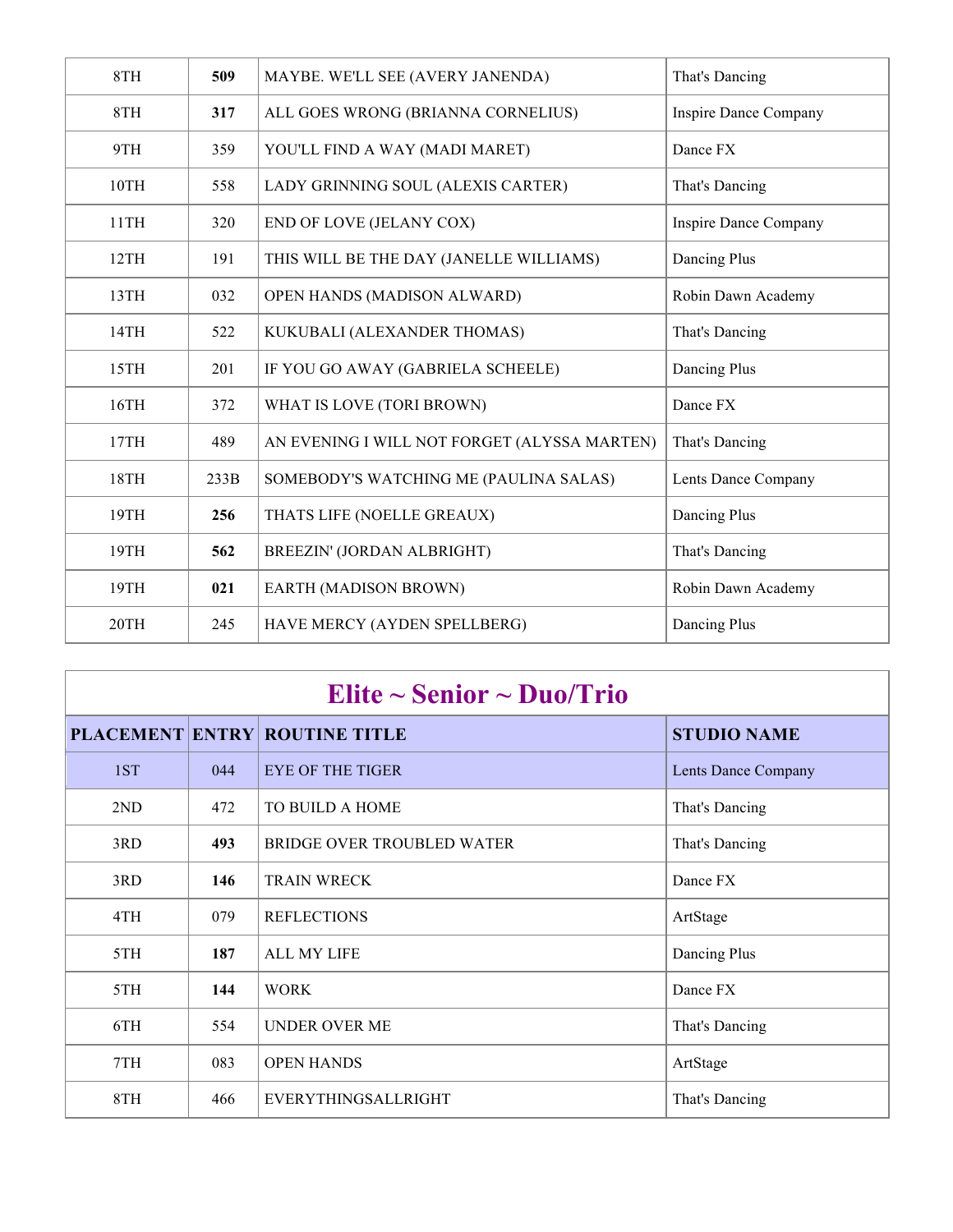| Elite $\sim$ Senior $\sim$ Small Group |     |                                      |                       |  |
|----------------------------------------|-----|--------------------------------------|-----------------------|--|
|                                        |     | <b>PLACEMENT ENTRY ROUTINE TITLE</b> | <b>STUDIO NAME</b>    |  |
| 1ST                                    | 541 | <b>KISS</b>                          | That's Dancing        |  |
| 2 <sub>ND</sub>                        | 339 | <b>SKIN DEEP</b>                     | Inspire Dance Company |  |
| 2ND                                    | 313 | <b>GET EM GIRL</b>                   | Dance FX              |  |
| 3RD                                    | 318 | WILL I                               | Dance FX              |  |
| 3RD                                    | 197 | <b>RELEASE</b>                       | Dancing Plus          |  |
| 4TH                                    | 138 | <b>IT'S OKAY TO CRY</b>              | Dance FX              |  |
| 5TH                                    | 545 | <b>LITTLE WONDERS</b>                | That's Dancing        |  |
| 6TH                                    | 350 | THE ENDING                           | Inspire Dance Company |  |
| 7TH                                    | 453 | <b>HANGING BY A THREAD</b>           | ProAm Dance Studio    |  |
| 8TH                                    | 091 | COME ON, GIRL                        | ArtStage              |  |

| Elite $\sim$ Senior $\sim$ Large Group |     |                                      |                              |  |
|----------------------------------------|-----|--------------------------------------|------------------------------|--|
|                                        |     | <b>PLACEMENT ENTRY ROUTINE TITLE</b> | <b>STUDIO NAME</b>           |  |
| 1ST                                    | 331 | <b>WAIT FOR YOU</b>                  | <b>Inspire Dance Company</b> |  |
| 2ND                                    | 121 | <b>PRESS</b>                         | Inspire Dance Company        |  |
| 3RD                                    | 515 | <b>TRAGEDY</b>                       | That's Dancing               |  |
| 4TH                                    | 502 | <b>SAKURA</b>                        | That's Dancing               |  |
| 5TH                                    | 341 | <b>TURN TO STONE</b>                 | Dance FX                     |  |
| 6TH                                    | 095 | <b>BE ITALIAN</b>                    | Dance FX                     |  |
| 7TH                                    | 556 | <b>DINNER IS SERVED</b>              | That's Dancing               |  |
| 8TH                                    | 232 | THE HOUSE WE LIVE IN                 | Dancing Plus                 |  |

| Elite $\sim$ Senior $\sim$ Line |     |                                      |                    |  |
|---------------------------------|-----|--------------------------------------|--------------------|--|
|                                 |     | <b>PLACEMENT ENTRY ROUTINE TITLE</b> | <b>STUDIO NAME</b> |  |
| 1ST                             | 328 | <b>STORY OF MY LIFE</b>              | Dance FX           |  |
| 2ND                             | 566 | <b>COME SAIL AWAY</b>                | That's Dancing     |  |
| 3RD                             | 165 | LETTER TO YOU                        | Dancing Plus       |  |
| 4TH                             | 492 | IF LAIN'T GOT YOU                    | That's Dancing     |  |